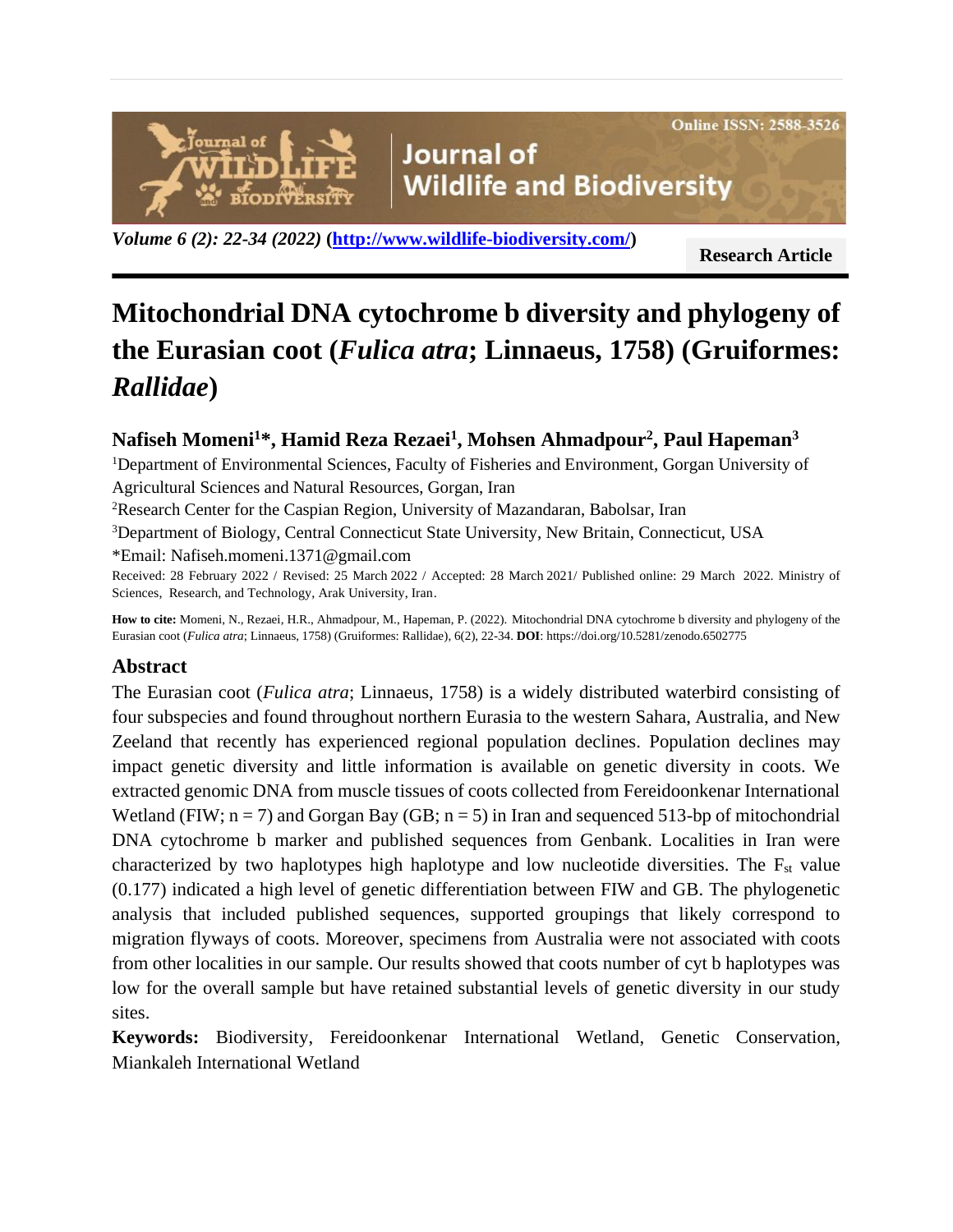## **Introduction**

The Eurasian coot (*Fulica atra*; Linnaeus, 1758) is a widely distributed waterbird that consists of four subspecies; *F*. *atra atra*, *F*. *atra lugubris*, *F*. *atra novaeguaniae*, and *F*. *atra australis* (Cramp & Simmons, 1980) found throughout northern Eurasia to the western Sahara, Australia, and New Zeland and is currently listed globally as 'Least Concern' on the IUCN Red List of Threatened Species (IUCN 2019). Eurasian coots have three main populations all over Eurasia, including North-west Europe, the Black Sea, and West Siberia (CMS, 1994; Cramp & Simmons, 1980). Eurasian coot maintains small resident populations in the wetlands of Iran and populations seasonally grow as coots arrive to overwinter from other parts of the world (CMS, 2005). The Eurasia-East African Flyway is a 10,000 km system of largely overland corridors (Greenberg & Marra, 2005; Newton, 2008) that extends from northeastern Europe and western Siberia through the Middle East into southern Africa. Millions of ducks, geese, and coots in this flyway have long supported an annual harvest in the south Caspian region and are increasingly attracting the attention of sport hunters (CMS, 1994; Mansoori, 2009). Despite their global status, coots are undergoing a moderately rapid population decline in Europe from poisoning by ingestion of lead shot, oil and petroleum pollution, climate change and infectious disease (IUCN, 2019). Hunting and wetlands destruction have also caused fluctuations in populations of the species (Mondain-Monval, et al., 2002; Bartoszewicz & Zalewski, 2003; Aazami, et al., 2010; Bara & Luciano, 2019). Regionally, Eurasian coots are listed as 'Near Threatened' (BirdLife International, 2015; IUCN, 2015) and recent conservation measures have been taken to support them including listing in the EU Birds Directive Annex II and III (Directive, 2009). The Mediterranean and the Black Sea populations are listed on the CMS (Convention on Migratory Species) Appendix II and the species is legally protected in Britain (IUCN, 2019). It is also implied in the Conservation of African-Eurasian Migratory Waterbirds Agreement (AEWA, 2019) as a species with population decline that needs conservation and good quality habitat during their migrations. Population declines are often associated with the loss of genetic diversity (Hedrick 2011) and a recent paper suggests that low genetic diversity in birds is associated with an increased risk of extinction (Canteri et al., 2021). Human activities including overexploitation, unlimited poaching and recent unknown mortality of the Eurasian coot in the study areas may be responsible for the reported population declines especially in important breeding areas (Mondain-Monval, et al., 2002; Bartoszewicz & Zalewski, 2003; Grishanov, 2006; Lv, et al., 2017; Bara & Luciano, 2019) and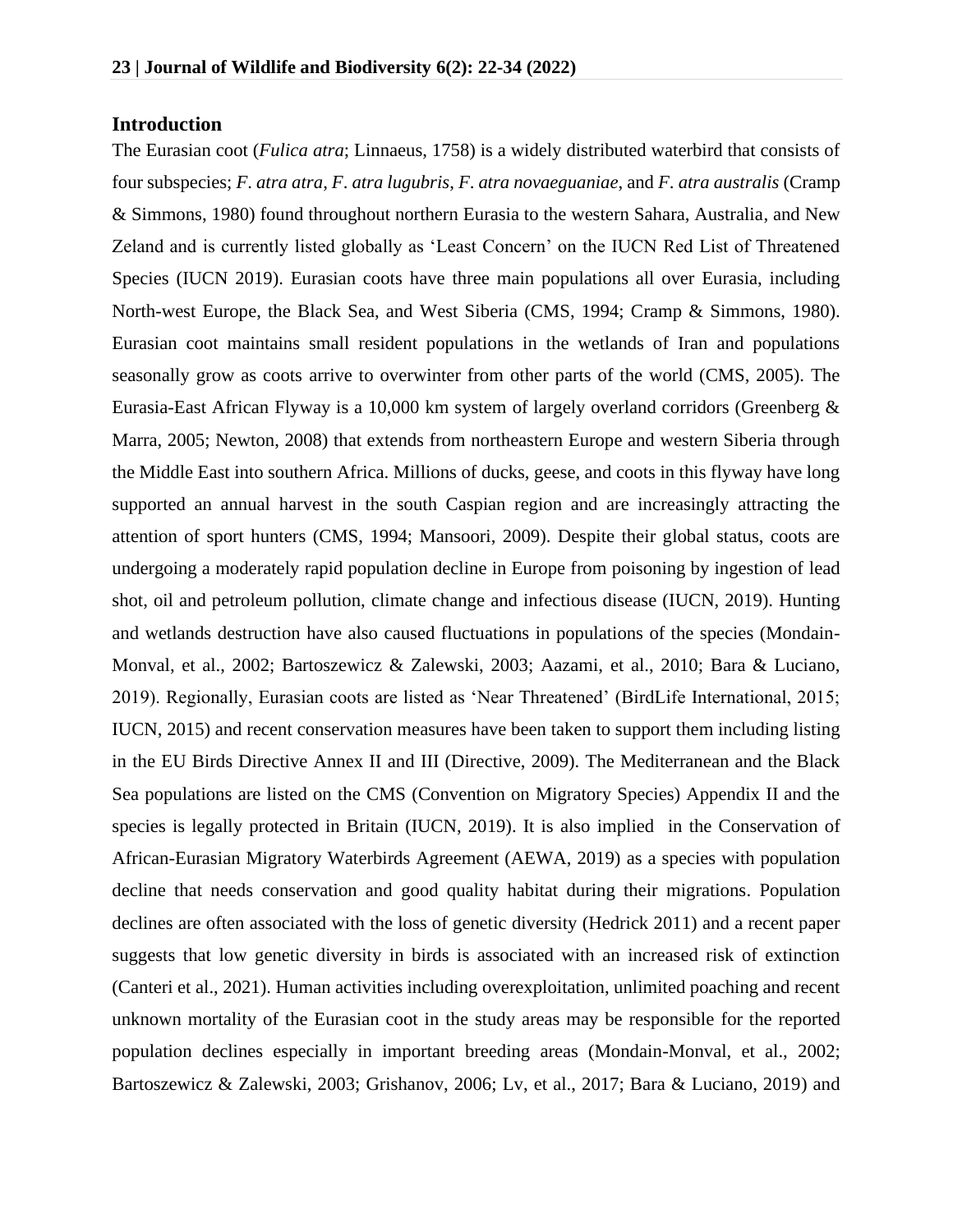severe genetic bottleneck in Eurasian coots (CMS, 2005; IUCN, 2015; Nourani, et al., 2015; Parchizadeh & Williams, 2018). Despite reports of population declines of Eurasian coots and the importance of genetic studies to biological conservation, no studies have attempted to report on genetic variation of F. *atra* across their entire distribution including important wintering grounds like those found in Iran near the Caspian Sea. A limited number of studies were conducted for some areas occupied by F. *atra* (Alcaide, et al., 2014; Garcia, et al., 2014a, b; He, et al., 2015; Lv, et al., 2017; Tizard, et al., 2018); however, these did not include samples from Iran. In light of their recent regional population declines, we provide the first assessment of the genetic diversity of mitochondrial DNA (mtDNA) Cytochrome b (*cyt b*) from a small sample of Eurasian coots from the Fereydunkenar International wetland (FIW) and Miankaleh International wetland (MIW) near the southern Caspian Sea.

We combined our results with the limited data available for the species in other parts of the distribution range of the species (He et al., 2015; Lv et al., 2017) to; 1) establish a phylogenetic relationship among some populations of the Eurasian coot 2) assess levels of genetic diversity and differentiation of the Eurasian coot in Iran, and 3) compare the genetic variation of coots in Iran with published sequences from other parts of their distribution.

#### **Material and methods**

We sampled wintering populations of Eurasian coot (n=12) between 2017 and 2019 from Fereidoonkenar International Wetland (FIW; n=7) and Miankaleh International Wetland (MIW; n=5) located in the south and southeast coast of the Caspian Sea found at the coordinates of 36°40′N 52°33′E and 36°50′N 53°17′E, respectively (Ahmadpour et al. 2012; Ahmadpour et al. 2016; Birdlife International, 2020; Fig. 1a). The sampling localities were selected based on areas with suitable habitats that supported high densities of Eurasian coots (Yazdandad, 2007; Lantsheer, et al., 2008; Joolaee, et al., 2009). At each station, we collected muscle tissues taken from healthy carcasses that were confiscated from illegal hunters by rangers from the Department of Environment. Each sample was stored in a labeled plastic bag at -20°C for later use.

Genomic DNA was extracted using the WizBio Tissue DNA Extraction Kit (WizBio Co. Korea) according to the manufacturer's protocol. The quality and quantity of isolated DNA were analyzed following Green & Sambrook (2012). We amplified 513bp sequences amplified by polymerase chain reaction (PCR) using the protocol and primers L15413 (5- GGGGGWTTYTCMGTNGAYAAYCC-3') and H16064 (5'-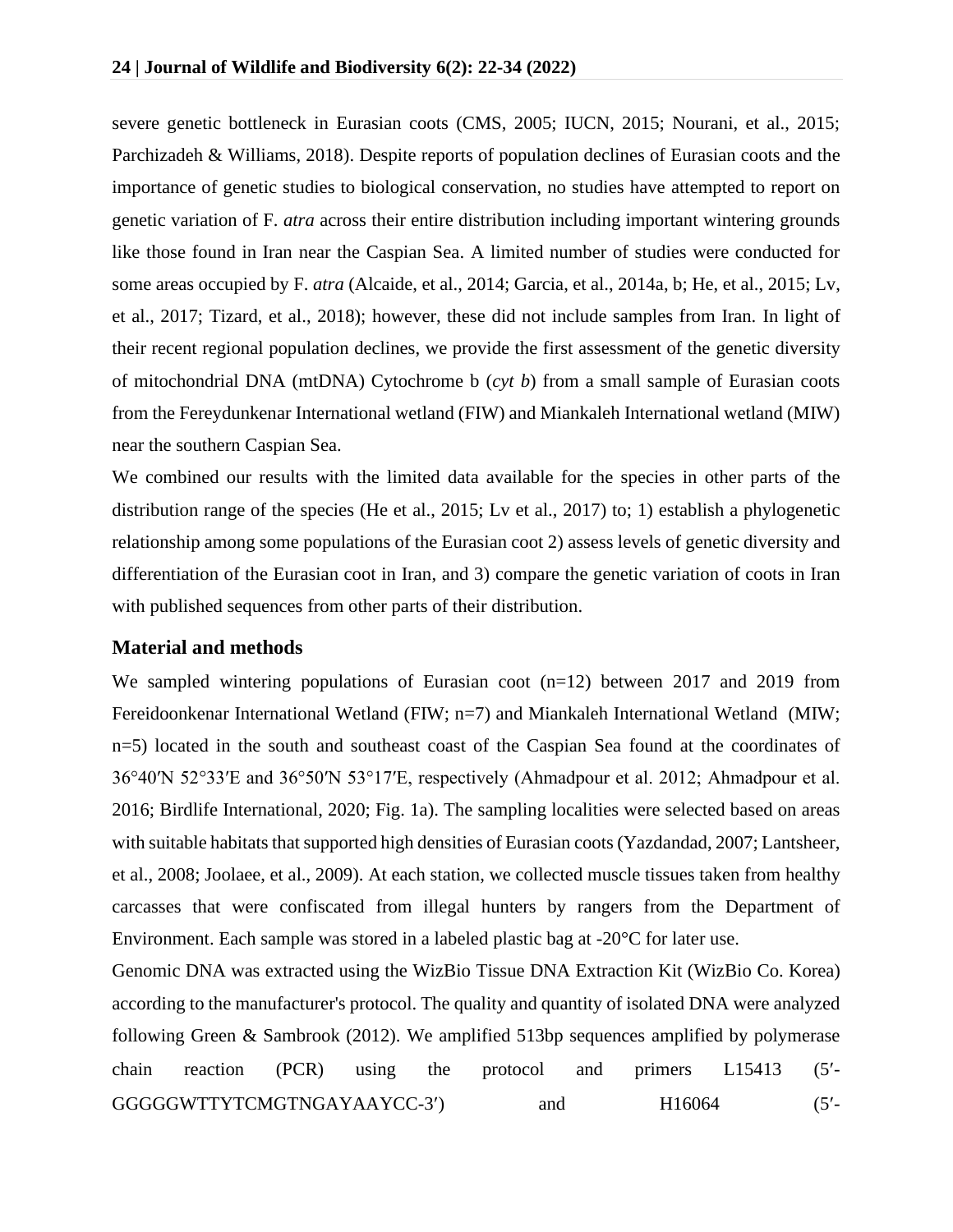CTTCANTYTTTGGYTTACAAGRCC-3) from MacCracken and Sorenson (2005). An mtDNA *cytb* gene is used in molecular evolution studies and has a high power to discriminate avian taxonomy (Seif et al., 2012; Prusak et al., 2004; Kuwayama and Ozawa, 2000).



Fig. 1. The location of the study areas in Iran (insets a and b) and the distribution map of mtDNA haplotypes from Eurasian coots collected during this study combined with available sequences from GenBank. The exact locations of published sequences were

We amplified genomic DNA in reaction mixtures of  $25 \mu$ . Each reaction mixture contained 10 mM Tris-HCl (pH 8.5), 2  $\mu$  Taq polymerase, 200  $\mu$  dNTPs mix, 1.5 mM MgCl<sub>2</sub>, and 50 mM KCl (WizBio Co. Korea), 1 µ each of forward and reverse primers, and 60 ng of template DNA. An initial denaturation step at 95◦C for 7 min was applied prior to 14 cycles of denaturation for 30 s at 95◦C, hybridization for 45s at 58◦C and extension for 1 min at 72◦C, and 36 cycles of denaturation for 30 s at 95◦C, hybridization for 45s at 51◦C and extension for 1 min at 72◦C followed by a final extension at 72°C for 7 min. PCR products were electrophoresed in 2% agarose gel and DNA bands were then visualized using UV Trans-illuminator (ProteinSimple Co., California, USA; Fig. 2). All fragments were sequenced with the forward primer by Microsynth Co., Switzerland.

We used Seqscape v.2.6 (Applied Biosystems) to generate sequences of *cytb* using the complete genome of *Fulica atra* (accession number: KP313718) as a reference and after adjusting for gaps at the beginning of some of the sequences with MEGA7 (Tamura et al., 2019; Table 1), we based our analysis on a fragment of 513bp (position 588 and 1101). We performed a phylogenetic analysis of the mtDNA haplotypes using a Maximum Likelihood tree in MEGA v.7. We used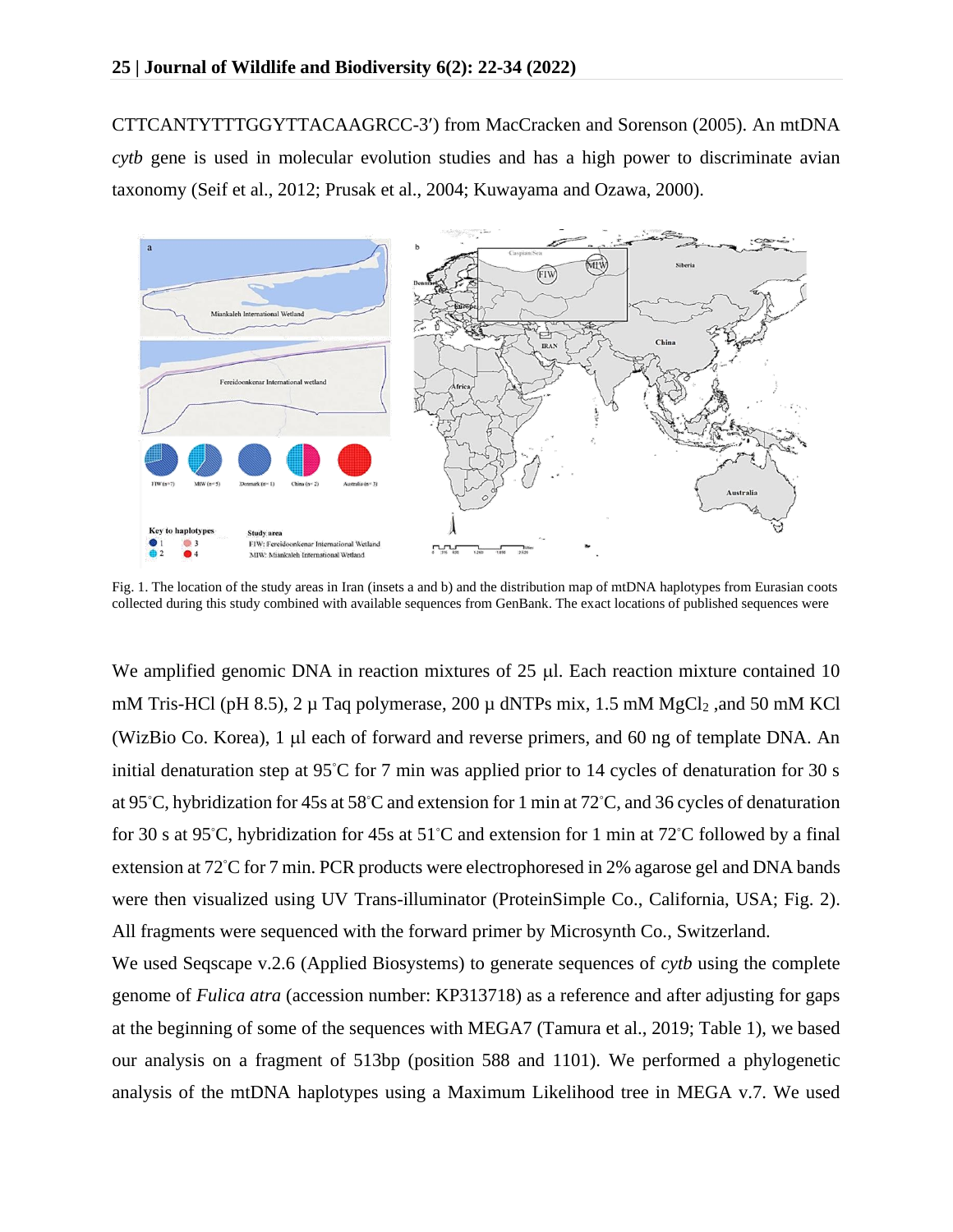HKY+G as the best substitution model in MEGA to estimate evolutionary distance and used 1000 bootstrap replicates to assess nodal support for branches in the resulting tree. We also produced the ancestry of each individual (Ronquist, et al., 2019) using a Bayesian tree that was created with 1000000 repetitions in Mr.Bayes v.3.2.7 and used TreeView v.1.6.6 (Roderic, 2001) to observe the Bayesian phylogenetic tree.



Lader NM2 NM4 NM6 NM8 NM7 NM5 NM10 NM12 NM14 NM16 NM18 NM20 NM22 NM24 NM26 NM28 NM30

Ladder NM6 NM8 NM20 NM2 NM4 NM10 NM12 NM14 NM16 NM5 NM7 NM18 NM22 NM24 NM26 NM28 NM30



Fig. 2. Gel electrophoresis of PCR products. PCR products were loaded on 2% agarose gel containing ethidium bromide and visualized under UV light. Lanes show the 600bp DNA ladder.

We considered specimens from Iran to be from two populations based on previous findings of distinct morphometry and morphology (Yazdandad & Karami, 2009). We used the number of haplotypes (H) haplotype diversity  $(h)$ , nucleotide diversity  $(\pi)$ , and the number of polymorphic sites  $(P<sub>S</sub>)$  to describe genetic diversity in each population using DnaSP v.6.12 (Rozas et al., 2018). We also calculated F<sub>st</sub> in DnaSP to assess genetic differentiation between FIW and MIW. Finally, we combined our samples from Iran  $(n = 12)$  with all published sequences of the species  $(n=6)$ from the GenBank database (Table 1) to provide a broader understanding of the how genetic diversity of Eurasian Coots is spread across its distribution range. We visualized connections between haplotypes with a Median-joining haplotype network created in Popart v.1.7 (Bandelt et al., 1999).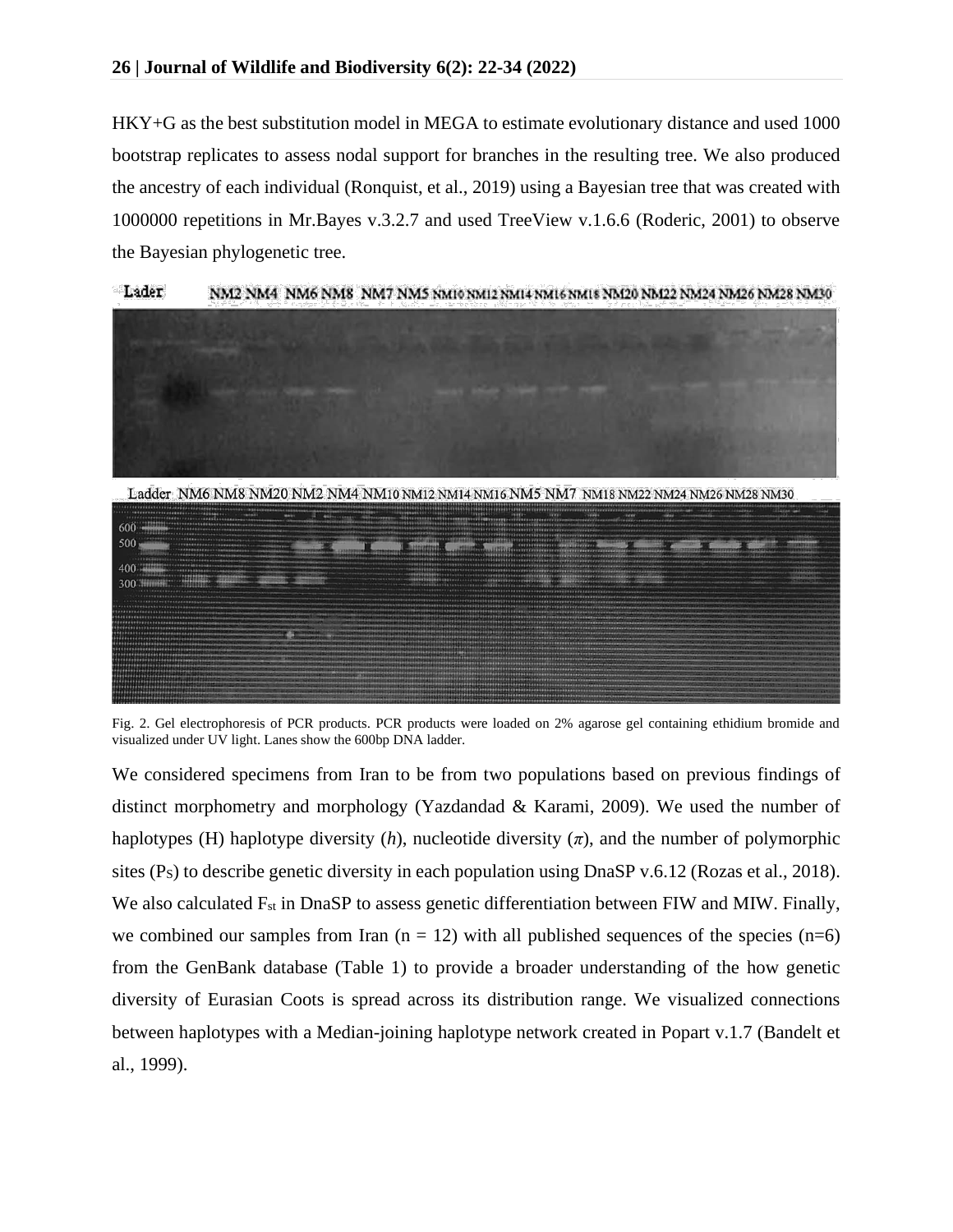| <b>Ac. Number</b> | Location   | <b>Reference</b>       |  |  |
|-------------------|------------|------------------------|--|--|
| MT980781          | <b>FIW</b> | This study             |  |  |
| MW018479          | <b>FIW</b> | This study             |  |  |
| MW018480          | <b>FIW</b> | This study             |  |  |
| MW018481          | <b>FIW</b> | This study             |  |  |
| MW018482          | <b>FIW</b> | This study             |  |  |
| MW018483          | <b>FIW</b> | This study             |  |  |
| MW018484          | <b>FIW</b> | This study             |  |  |
| MW018485          | <b>MIW</b> | This study             |  |  |
| MW018486          | <b>MIW</b> | This study             |  |  |
| MW018487          | <b>MIW</b> | This study             |  |  |
| MW018488          | <b>MIW</b> | This study             |  |  |
| MW018489          | <b>MIW</b> | This study             |  |  |
| KM005730.1        | China      | (Ha et al., 2014)      |  |  |
| KP313718.1        | China      | (He et al., 2016)      |  |  |
| MN122918.1        | Denmark    | (Margaryan 2019)       |  |  |
| KC614074.1        | Australia  | (Garcia et al., 2014a) |  |  |
| NC_025500.1       | Australia  | (Garcia et al., 2014b) |  |  |
| KF644582.1        | Australia  | (Garcia et al., 2014b) |  |  |

**Table 1:** Details of sequence data from mtDNA *Cyt b* samples of *F*. *atra* obtained from this study. Sequences of the Ac.number= Accession number from Genbank

#### **Results**

We detected four haplotypes from the combined sample of published sequences and samples from Iran. The first haplotype was found in Iran (Hap. 1) and overall, in 50% of the samples from the study. Second haplotype was also found in Iran (Hap. 2; 27%) while two other haplotypes were found from localities outside of Europe and the Middle East and associated with Australia and China (Hap.  $3 \& 4$ ; Fig.  $3$ , Table 1). The maximum likelihood tree of the sequences studied consisted of two main clades (A, B; Fig. 4a). Clade A contains two subclades (C and D) consisting of specimens from FIW, GB, China, and Denmark (Subclade C) with limited bootstrap support (22%) and specimens from Australia (Subclade D) with strong bootstrap support (85%). The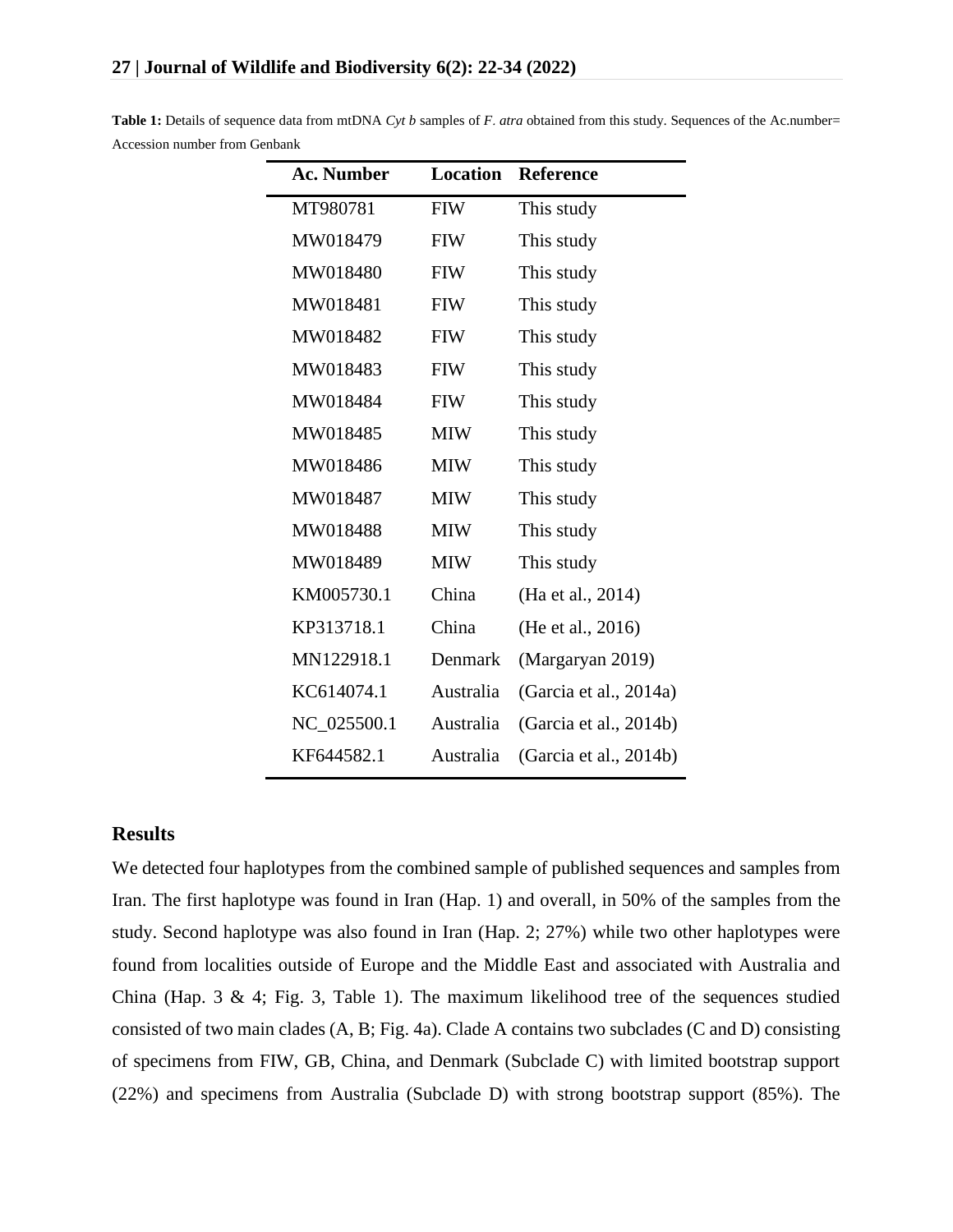second clade (clade B) included specimens from FIW, GB, and China (Fig. 4a) separated with moderate bootstrap support (65%). Phylogenetic trees from maximum likelihood and Bayesian models produced similar results with two main clades (Fig. 4b).

o main clades (Fig. 4b).



Fig. 3. Median-Joining network of Eurasian coot from Iran (FIW and MIW) and specimens from three other locations (China, Denmark, and Australia). Bars represent mutational differences and numbers inside circles represent the frequency of each haplotype in the sample.

The Median-Joining network showed a total of four mutational steps among all haplotypes. Two haplotypes were found at lower frequencies (Hap.2 and Hap.4) and were connected to the corehaplotype (Hap.1) by a single mutation. The final haplotype was separated by two mutations from the core haplotype and was found only in specimens from Australia (Hap.3; Fig. 3).

We detected two haplotypes among 12 individuals from FIW and MIW in Iran. Mean haplotype diversity in Iran was 0.562 ( $h \ge 0.5$ ) and the average nucleotide diversity was 0.151 ( $\pi$  < 0.5%). Haplotype diversity in MIW and FIW was 0.600 and 0.524 and nucleotide diversity was 0.135% and 0.168%, respectively Genetic differentiation  $(F_{st})$  was high (0.177; P-value= 0.002) between FIW and MIW populations (Table 2).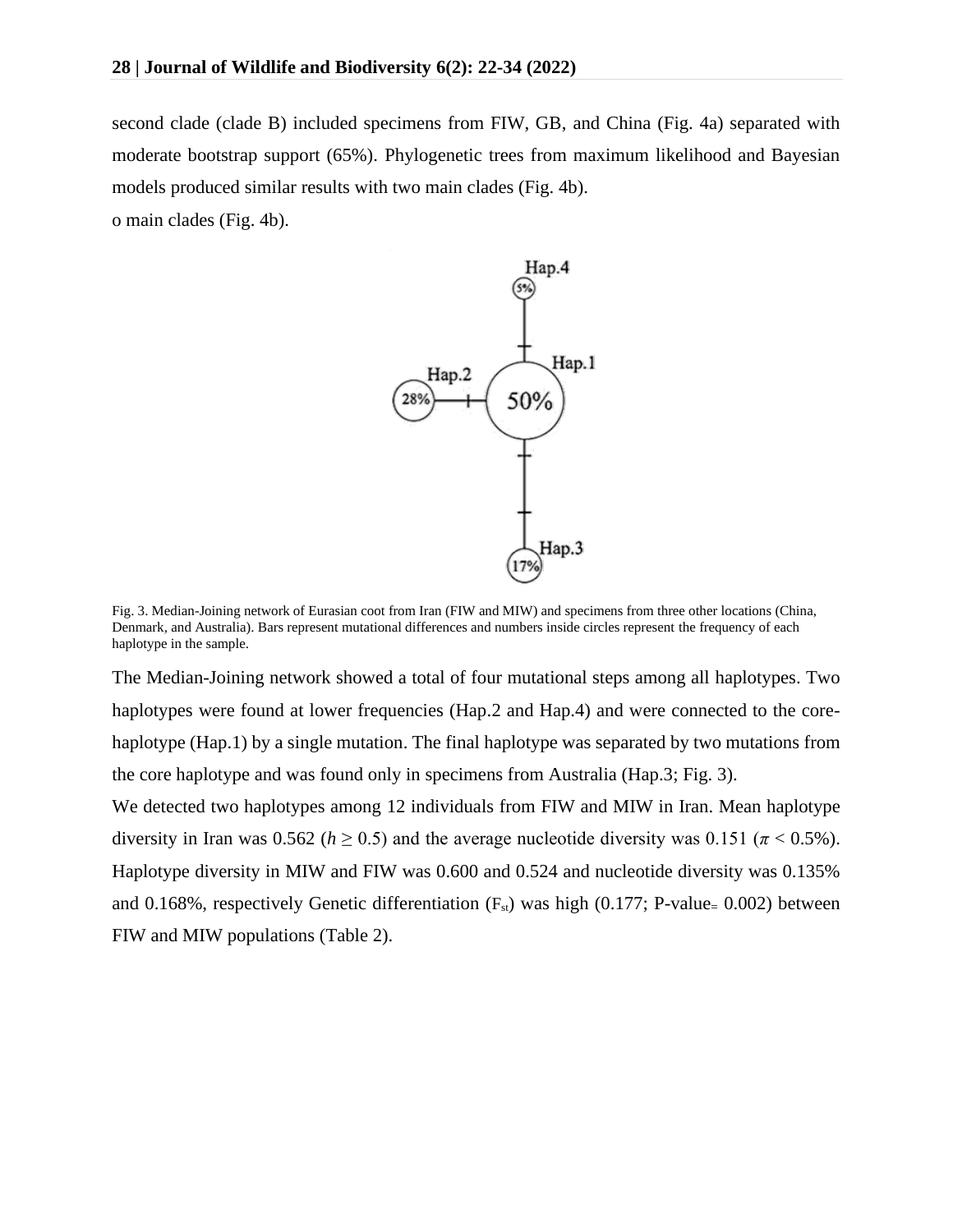

Fig. 4. a) Maximum likelihood tree and b) Bayesian tree of haplotypes ( $n = 18$ ) of F. atra using 513bp of mtDNA cyt b Letters show clade or subclade membership and numbers at each haplotype represent bootstrap values. Two species of Gruidae: Grus rubicund

**Table 2.** Measures of genetic diversity for two populations of the *F*. *atra* from Iran. Abbreviations of populations as in Table 1.

|      | $n$ Hd $\pm$ SD | $\pi\% \pm SD$ PS K He                                                                                                                            |  |  | $n$ Hd $\pm$ SD |
|------|-----------------|---------------------------------------------------------------------------------------------------------------------------------------------------|--|--|-----------------|
|      |                 | FIW   7 $0.524 \pm 0.209$ $0.168 \pm 0.072$ 1 2 $0.055$ FIW 7 $0.524 \pm 0.209$                                                                   |  |  |                 |
|      |                 | MIW $\begin{bmatrix} 5 & 0.600 \pm 0.175 & 0.135 \pm 0.039 & 1 & 3 & 0.070 \end{bmatrix}$ MIW $\begin{bmatrix} 5 & 0.600 \pm 0.175 \end{bmatrix}$ |  |  |                 |
| Mean |                 | $0.562 \pm 0.038$ $0.151 \pm 0.016$ 1 $0.062$ Mean $0.562 \pm 0.038$                                                                              |  |  |                 |

n: sample size; Hd: haplotype diversity; π%: nucleotide diversity; PS: number of polymorphic sites; K: number of haplotypes; He: Expected heterozygosity.

#### **Discussion**

Our study is the first population-level assessment of mtDNA *cyt b* diversity of Eurasian coots in Iran. The number of *cyt b* haplotypes was low for the overall sample and similarly for FIW and MIW in Iran. Small resident populations of coot occur in wetlands of Iran and populations in the Caspian region seasonally grow as coots arrive from two main populations in northern Europe and western Siberia (Roomen et al., 2012) to overwinter. Cramp & Simmons (1980) proposed that coots from western Siberia migrate to Iran and China to overwinter. The geographic pattern of haplotypes from the overall sample provides some support for separate migratory pathways between populations in the north and wintering and breeding grounds further south in Europe and Australasia. Despite the low sample size in our study, the monophyletic group consisting of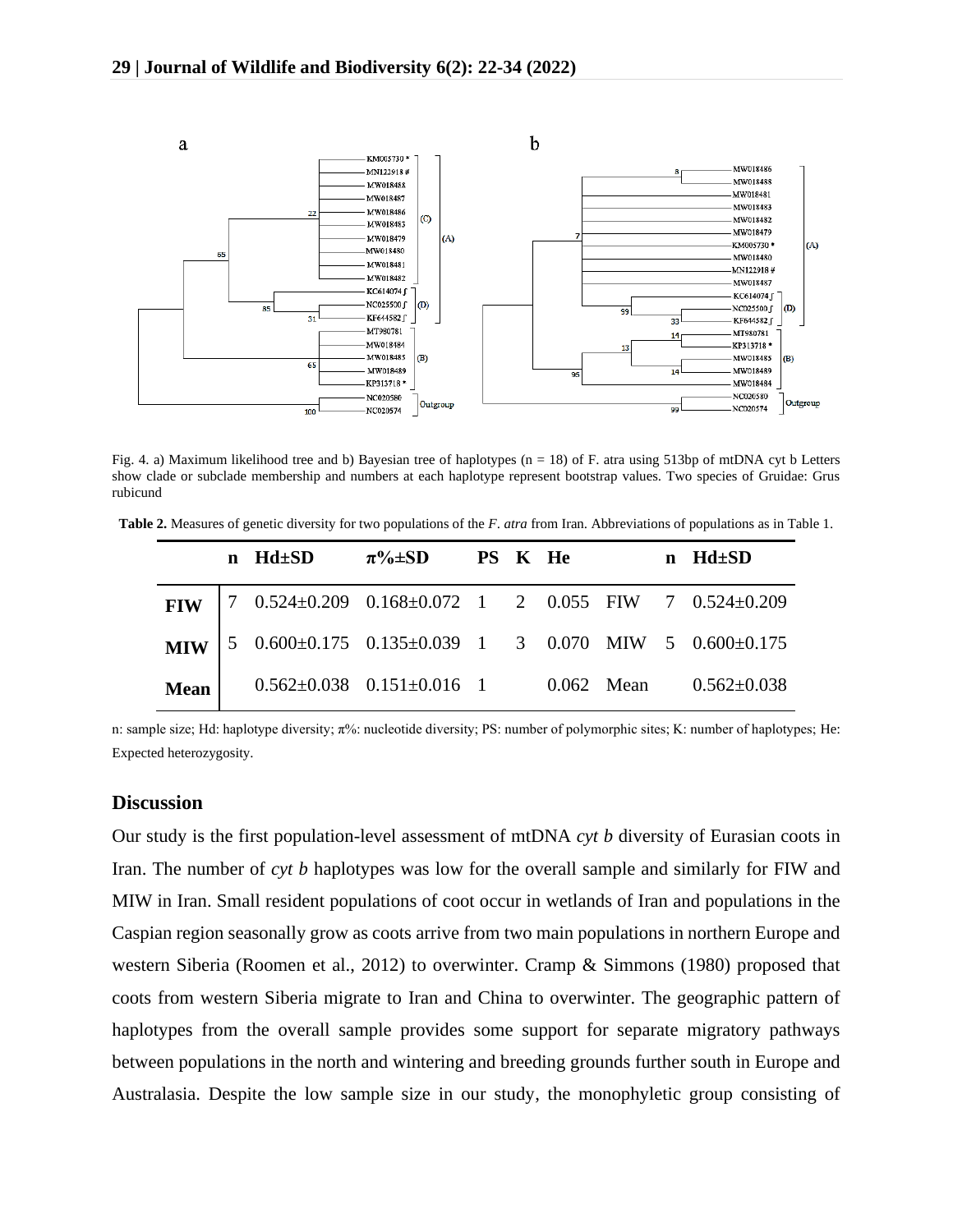specimens from Australia in our phylogenetic tree might suggest some degree of isolation from coots utilizing flyways further north.

Our sample of hunter-killed coots from FIW and MIW in Iran was likely a mixture of both resident and wintering birds, presumably representing different breeding populations. Despite our small sample, we expected to find a greater number of haplotypes. One possible explanation for the limited number of haplotypes is a past genetic bottleneck. Our sample size was not sufficient to conduct a formal test for a past bottleneck and a small sample size could explain the low number of haplotypes we found in our sample. However, the limited number of haplotypes, star-like pattern of haplotypes in the median joining network, and high level of *h* combined with the low level of  $\pi$ are consistent with a past genetic bottleneck (Lowe et al., 2004). It is plausible that the recent declines across their distribution have led to local reductions in genetic diversity of Eurasian coots. Additional samples would be needed to establish a potential timeline for the suspected bottleneck. Overharvesting of coots has been observed across their distribution (Grishanov, 2006; Lv, et al., 2017; Bara & Luciano, 2019; IUCN, 2019). For example, it is estimated that 3000 migratory birds are killed daily by local hunters in FIW and other protected wetlands in Iran and Eurasian coots comprise the largest percentage of the total kill (Aazami et al., 2012). Coots in Iran are now threatened by overexploitation along with the loss of critical wetland habitat and the absence of mitigating conservation measures.

Despite their close proximity and presence of similar haplotypes, we detected a high level of genetic differentiation between FIW and MIW ( $F_{st} = 0.171$ ) supporting previous work that suggested coots from these two locations are distinct (Yazdandad & Karami 2009). Genetic differentiation between FIW and MIW may reflect differences in wintering coots that have arrived from separate breeding populations further north. However, before treating FIW and MIW as distinct populations for the purpose of conservation, those additional samples be collected to clarify the extent of genetic differentiation.

### **Conclusion**

Our study provides the first range-wide examination of mtDNA *cyt b* diversity in Eurasian Coots in Iran. We detected low levels of genetic diversity in samples from Iran and in the overall sample. Unique haplotypes were found from several localities that are consistent with known migration flyways from northern Europe and Asia to southern wintering grounds. Genetic data from populations in Iran exhibit a pattern expected from experiencing a past population decline that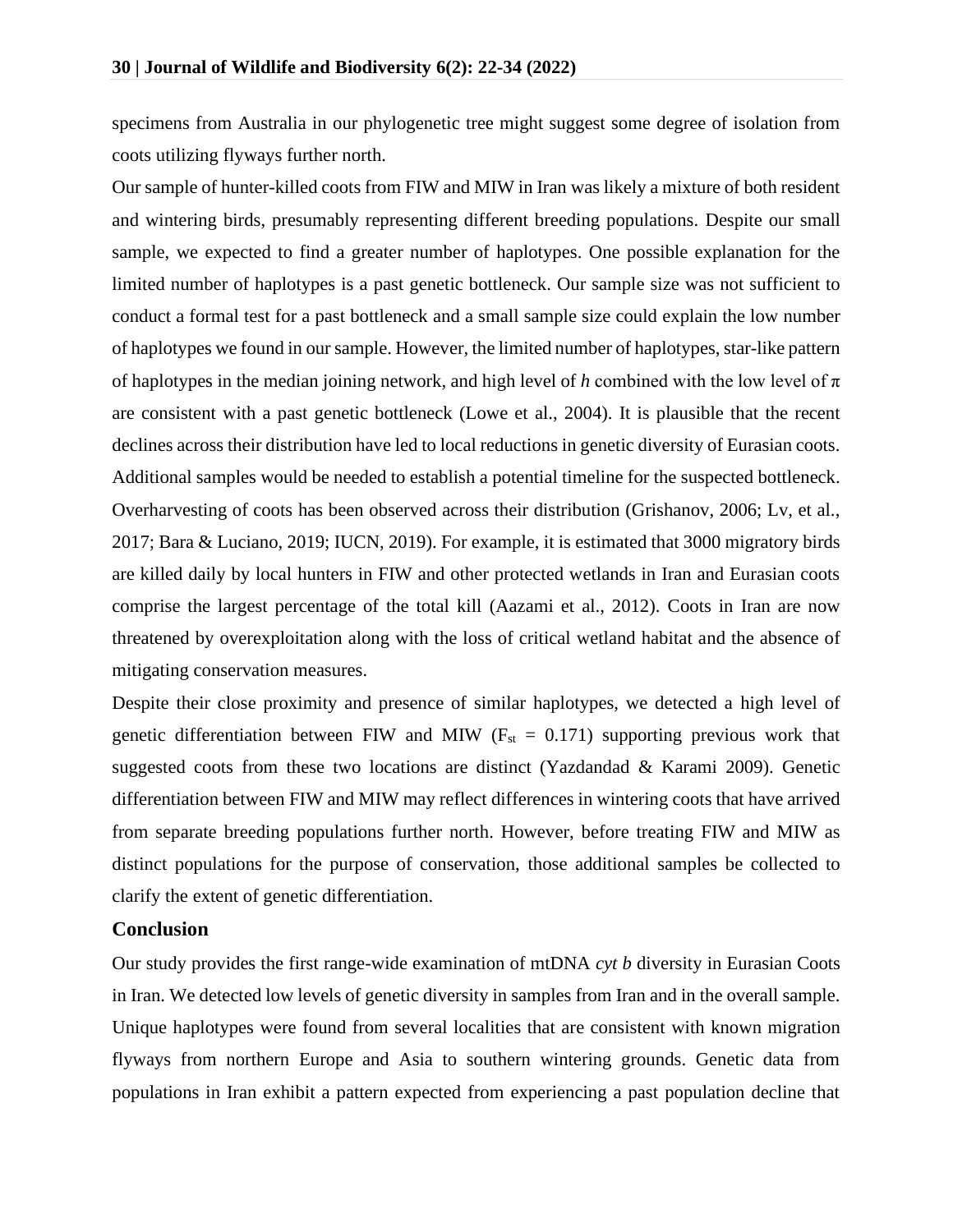could potentially be associated with recent levels of hunter harvest. Additional samples would be important to verify this.

#### **Acknowledgments**

The authors appreciate the Gorgan University of Agricultural Sciences & Natural Resources for its laboratory and financial support. This project would not have been possible without the support of local rangers and staff of Mazandaran and Golestan Department of Environment. We thank Mr. Y. Ebrahimi, S. Ebrahimi, R. A Ebrahimi, and K. Fallah for their valuable help in sampling.

#### **References**

- Aazami, J., Esmaili-Saria, A., Bahramifar, N., & Savabieasfahani, M. (2012). Total and organic mercury in liver, kidney and muscle of waterbirds from wetlands of the Caspian Sea, Iran. Bulletin of environmental contamination and toxicology, 89(1): (pp. 96-101).
- AEWA (2019). Agreement on the conservation of African-Eurasian migratory waterbirds. Agreement Text and Annexes.<https://www.unep-aewa.org/en>
- Ahmadpour, M. Lan-Hai L, Ahmadpour, M. Hoseini, S. H. Mashrofeh, A. & Binkowski, L. J. (2016). Mercury concentration in the feathers of birds from various trophic levels in Fereydunkenar International wetland (Iran) Environ Monit Assess (2016). 188:666. https://doi.org/10.1007/s10661-016-5671-y
- Alcaide, M. Munoz, J. Martinez-de la Puente, J. Soriguer, R. & Figuerola, J. (2014). Extraordinary MHC class II B diversity in a non-passerine. wild bird: the Eurasian coot, *Fulica atra* (Aves: Rallidae). Ecol Evol 4:688-698. https://doi.org/10.1002/ece3.974
- Bandelt, H., Forster, P., & Rohl, A. (1999). Popart version 1.7: Median-joining networks for inferring intraspecific phylogenies. Mol Biol Evol 16: (pp. 37–48).
- Bara, M., & Luciano, N. S. (2019). Effect of air temperature and water depth on bird abundance: A case study of Rallidae and Anatidae in the northeastern Algerian Garaet Hadj Tahar. 2019. Pakistan J Zool 51:211-217.
- Bartoszewicz, M., & Zalewski, A. (2003). American mink, *Mustela vison* diet and predation on waterfowl in the Sloans Reserve, western Poland. Folia Zool 52:225-238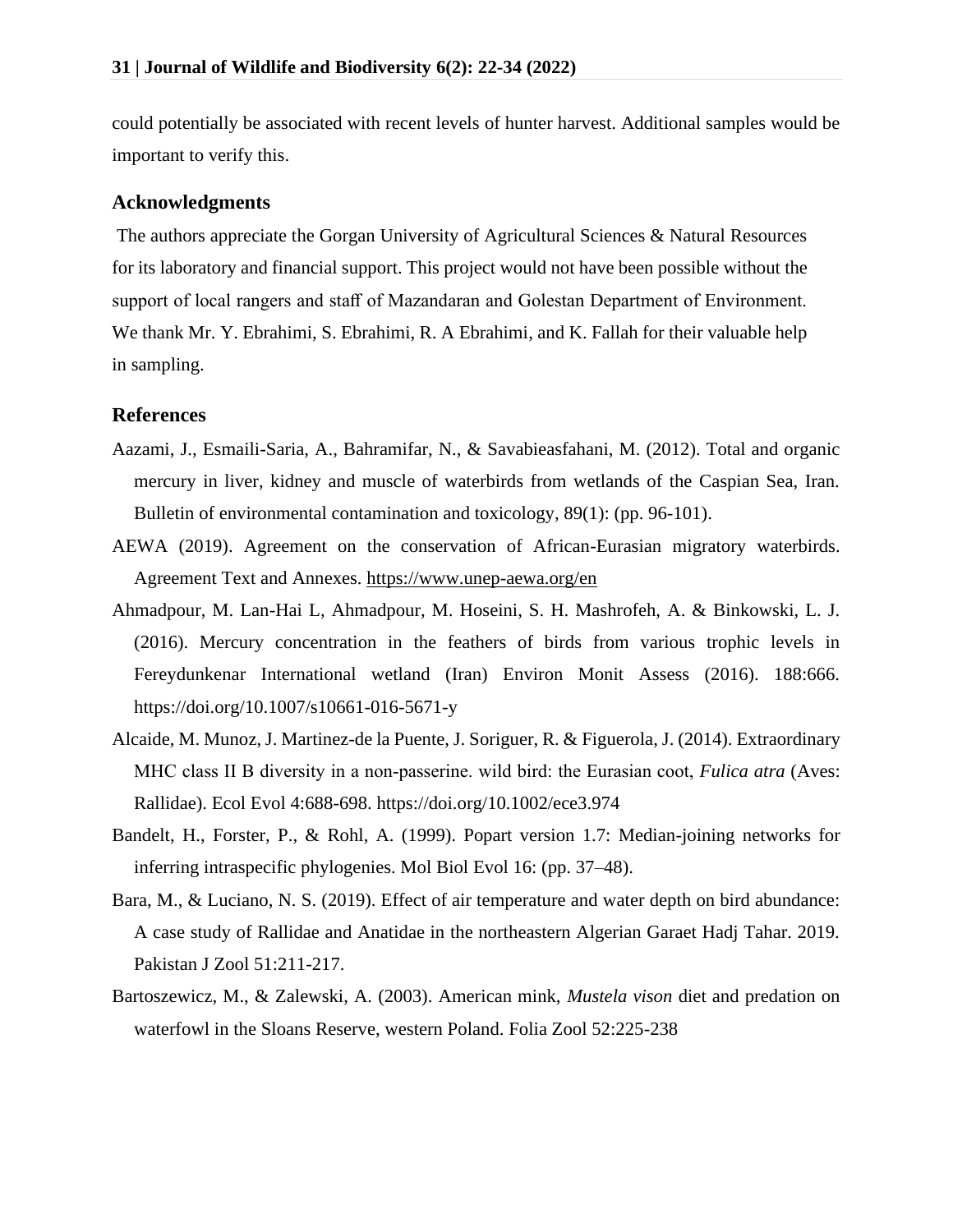- Benjelloun, B., Boyer, F., Streeter, I., Zamani, W., Engelen, S., Alberti, A., ... & Pompanon, F. (2019). An evaluation of sequencing coverage and genotyping strategies to assess neutral and adaptive diversity. Molecular ecology resources, 19(6), 1497-1515.
- BirdLife International (2020). Species factsheet: Fulica atra. Downloaded from https://www.birdlife.org. Accessed 30 January 2020
- Canteri, E., Fordham, D. A., Li, S., Hosner, P. A., Rahbek, C., & Nogues‐Bravo, D. (2021). IUCN Red List protects avian genetic diversity. Ecography.
- CMS (2005). Central asian flyway: The meeting to conclude and endorse the proposed central asian flyway action plan for waterbirds and their habitat. 10-13 June 2005. New Delhi, India. https://www.cms.int
- Cramp, S., & Simmons, K. E. (editors) (1980). Handbook of the Birds of Europe, the Middle East and North Africa. The Birds of the Western Palearctic. Vol. II. Hawks to Bustards. Oxford Univ Press, Oxford, (pp. 599-610)
- Directive (2009). Directive 2009/147/EC of the European Parliament and of the Council of 30 November 2009 on the conservation of wild birds OJ L 20, 26.1.2010, pp 7–25. [http://data.europa.eu/eli/dir/2009/147/oj.](http://data.europa.eu/eli/dir/2009/147/oj)
- Fadakar, D., Malekian, M., Hemami, M. R., Lerp, H., Rezaei, H. R., & Bärmann, E. V. (2020). Repeated hybridization of two closely related gazelle species (Gazella bennettii and Gazella subgutturosa) in central Iran. Ecology and Evolution, 10(20), 11372-11386.
- Garcia, R. J. C., Gibb, G. C., & Trewick, S. A. (2014). a. Deep global evolutionary radiation in birds: Diversification and trait evolution in the cosmopolitan bird family Rallidae. Mol Phylogenet Evol 81:96-108. https://doi.org/10.1016/j.ympev.2014.09.008
- Garcia, R. J. C., Gibb, G. C., & Trewick, S. A. (2014). b. Eocene diversification of crown group Rails (Aves: Gruiformes: Rallidae). PLoS ONE 9:e109635. <https://doi.org/10.1371/journal.pone.0109635>
- Green, M. R., & Sambrook, J. (2012). Molecular cloning: A laboratory manual. Cold Spring Harbor Laboratory Press, New York
- Greenberg, R. & Marra, P. (2005). Birds of two worlds: The ecology and evolution of migration. Johns Hopkins University Press, UK, pp 426-427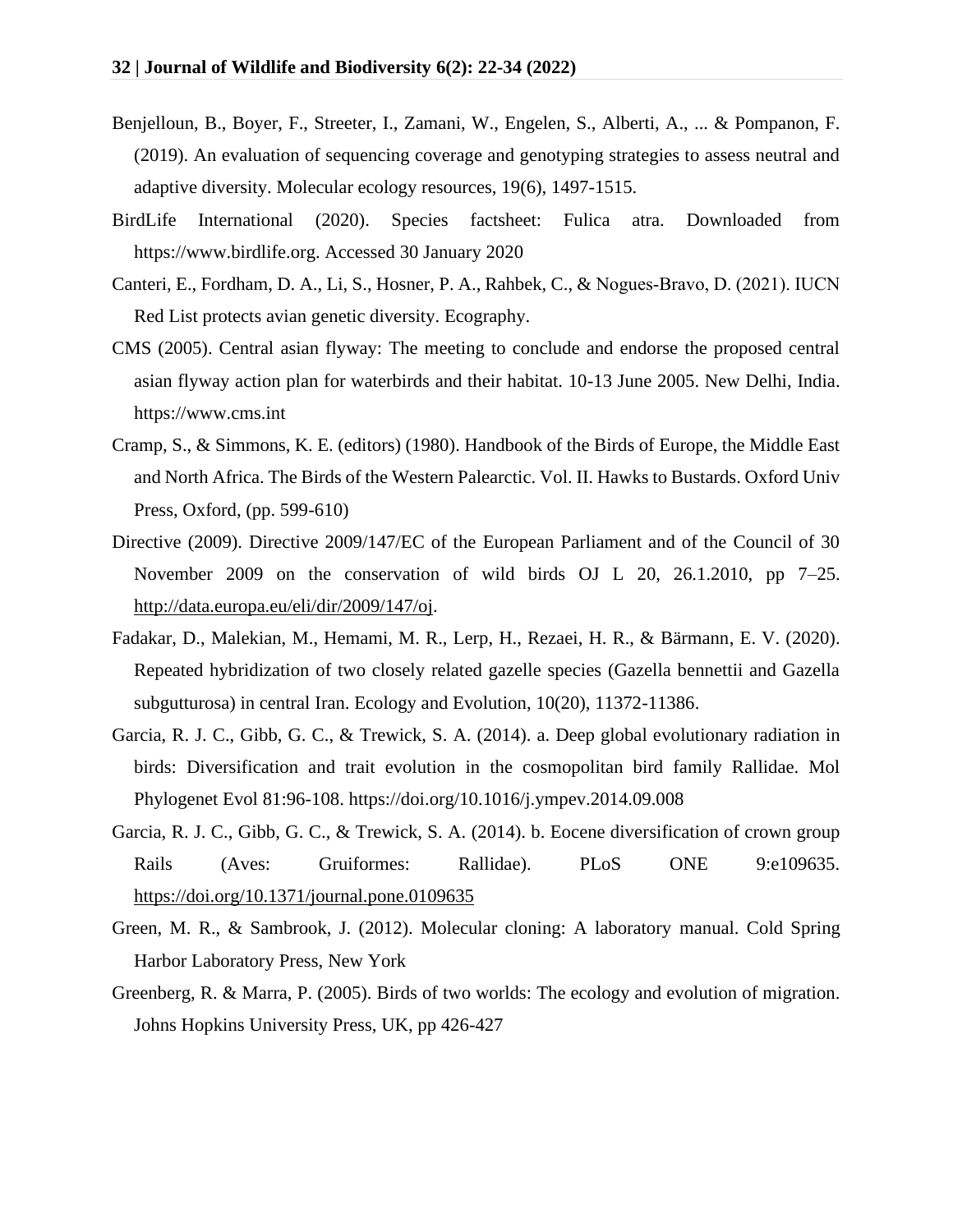- Grishanov, D. (2006). Conservation problems of migratory waterfowl and shorebirds and their habitats in the kaliningrad region of Russia, In: Boere G; Galbraith C, Stroud D (ed). Waterbirds Around the World. 356. The Stationery Office, Edinburgh, UK
- Ha, L. Y., Cheng, K., & Zong, C. (2014). Responses of diurnal activity of Common Coot (*Fulica atra*) to recreation disturbance. Chinese J Ecol 33: (pp. 1860-1866).
- He, K., Ren, T., Zhu, S., & Zhao, A. (2014). The complete mitochondrial genome of *Fulica atra* (Avian: Gruiformes: Rallidae) Mitochondrial DNA part A 2015. 27:5. https://doi.org/10.3109/19401736.2015.1007315
- DNA part A 2015. 27:5. https://doi.org/10.3109/19401736.2015.1007315
- Hedrick, P. (2011). Genetics of populations, Jones & Bartlett Learning, UK, pp 675-677
- IUCN (2019). International union for conservation of nature and natural resources Red List of Threatened Species. 2019. https://www.iucnredlist.org/species/22692913/60023298. Accessed 16 May 2018.
- Krajewski, C., Sipiorski, J. T., & Anderson, F. E. (2010). Complete mitochondrial genome sequences and the phylogeny of Cranes (Gruiformes: Gruidae). The Auk 127: (pp. 440-452). https://doi.org/10.1525/auk.2009.09045
- Lowe, A., Harris, S., & Ashton, P. (2004). Ecological genetics: design, analysis, and application. Wiley, Germany
- Lv, T. S., Zhu, W. C., & Zhang, H. H. (editors) (2017). Isolation and characterisation of 16 novel polymorphic microsatellite loci for the Eurasian coot (*Fulica atra*). Aust J Zool 64: (pp. 430- 433). https://doi.org/10.1071/ZO16077
- MacCracken, K. G., & Sorenson, M. D. (2005). Is homoplasy or lineage sorting the source of incongruent mtDNA and nuclear gene trees in the Stiff-Tailed Ducks (*Nomonyx-Oxyura*)? Syst Biol 54: (pp. 35-55). https://doi.org/10.1080/10635150590910249
- Mansoori, J. (2009). The Avian Community of Five Iranian wetlands, Miankaleh, FereidoonKenar, Bujagh, Anzali and Lavandevil, In the south Caspian lowlands. Podoces 4: 44
- Margaryan, A. (2019). DNAmark project: *Fulica atra* mitochondrion, complete genome. Natural History Museum of Denmark. University of Copenhagen. https://www.ncbi.nlm.nih.gov/nuccore/MN122918
- Mondain-Monval, J. Y., Desnouhes, L., & Taris, J. P. (2002). Lead shot ingestion in waterbirds in the camargue (France). Game and Wildlife Science 19:237-246